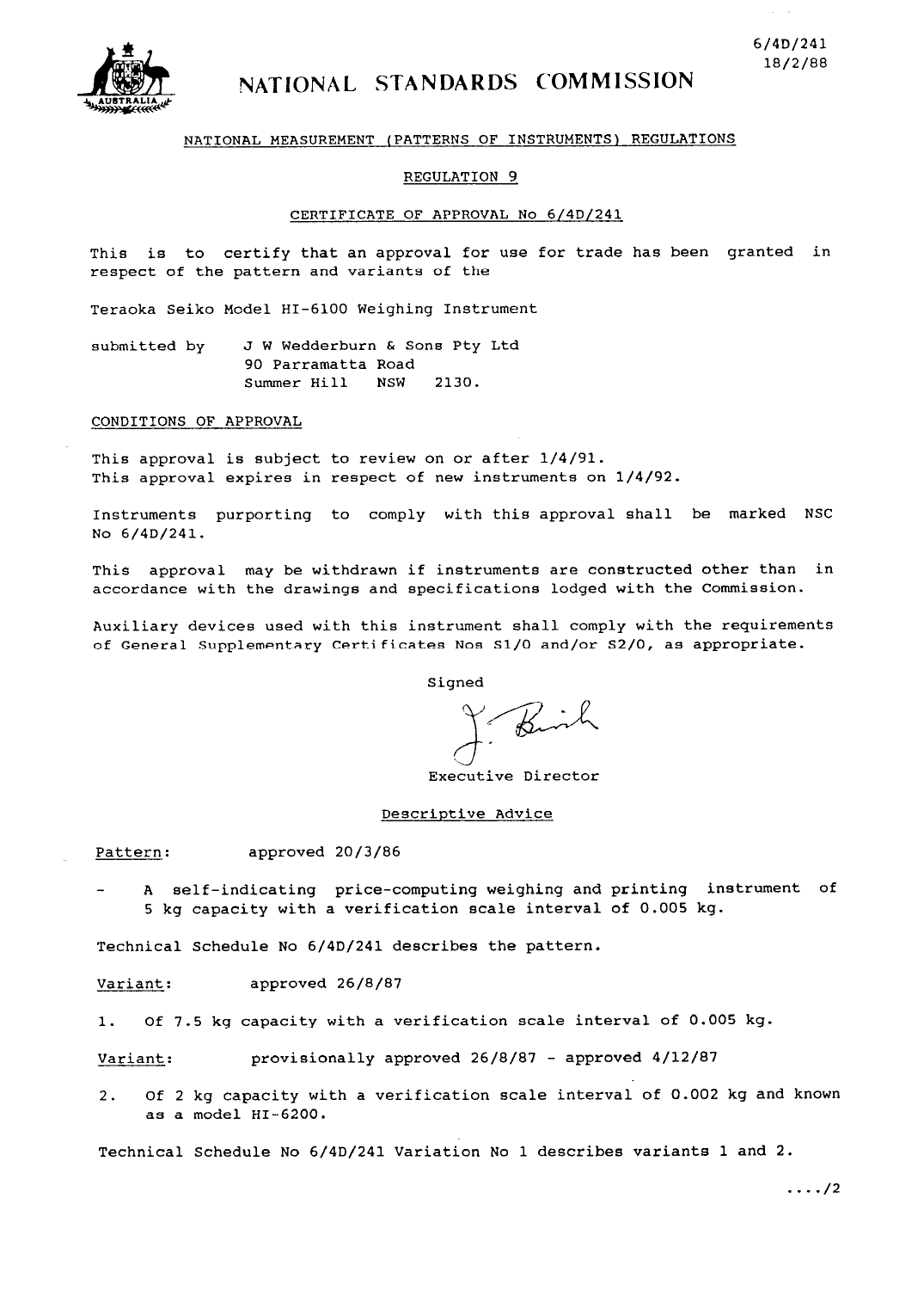# **Filing Advice**

**Certificate of Approval No 6/4D/241 dated 19/6/86, is superseded by this Certificate and may be destroyed. The documentation for this approval now comprises:** 

**Certificate of Approval No 6/4D/241 dated 18/2/88 Technical Schedule No 6/4D/241 dated 19/6/86 Technical Schedule No 6/4D/241 Variation No 1 dated 18/2/88 Test Procedure No 6/4D/241 dated 19/6/86 Figure 1 dated 19/6/86**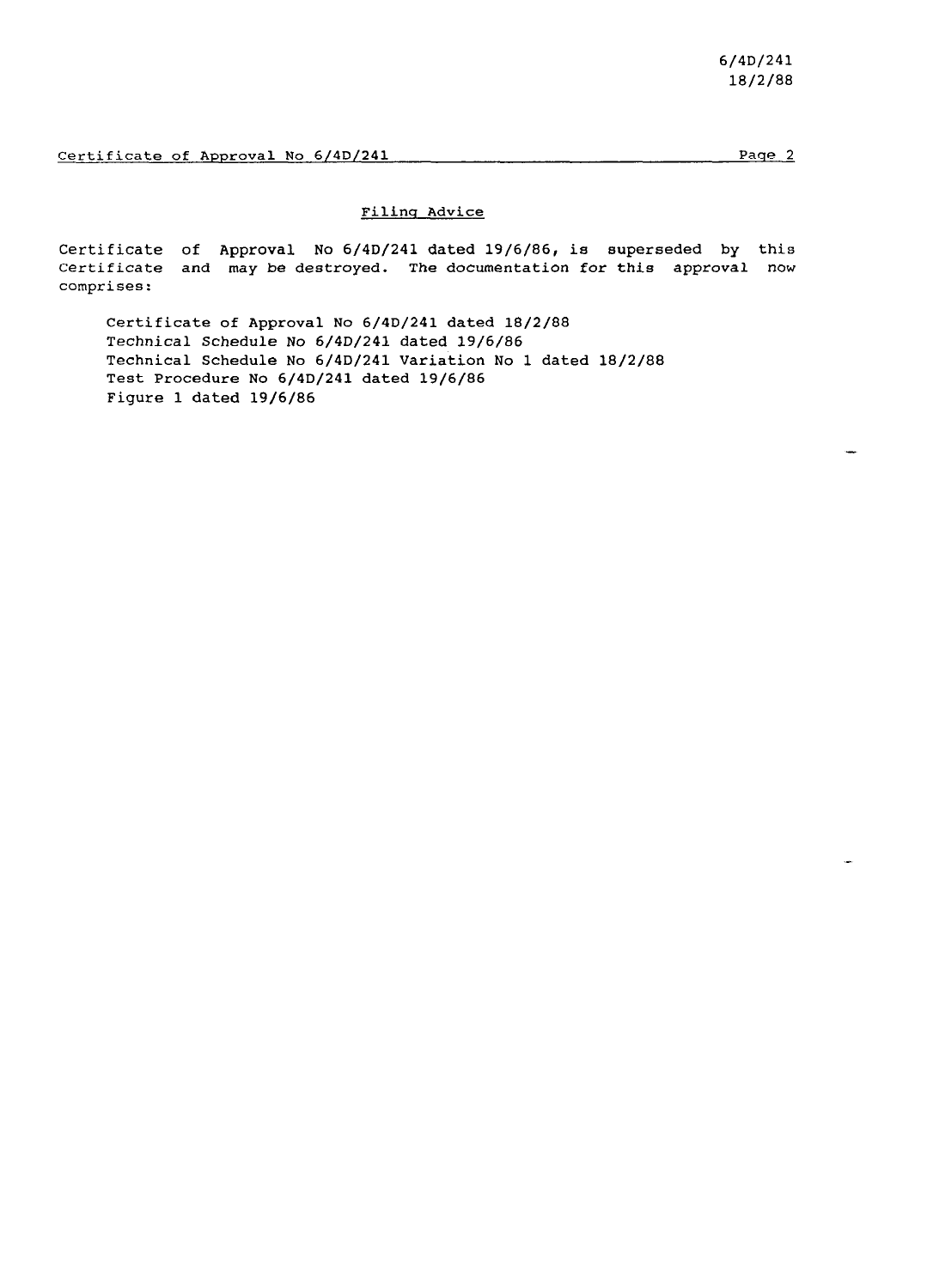

# NATIONAL STANDARDS COMMISSION

**TECHNICAL SCHEDULE No 6/4D/241** 

**Pattern: Teraoka Seiko Model HI-6100 Weighing Instrument** 

**Submittor: J W Wedderburn & Sons Pty Ltd 90 Parromatta Road Summer** Hill **NSW 2130** 

# **1. Description of Pattern**

A self-indicating price-computing weighing **and** label printing instrument (Figure **1) of** 5 **kg** capacity **with** a verification scale **interval of 0.005 kg, The** instrument **may be used for weighing either** statically or dynamically (i.e. **conveyor stopped or moving).** Figure **1 shows an instrument** fitted **with an outfeed** sorter/roller **unit which** is a peripheral device which does not form part **of** this approvol.

In oddition to **the above, the instrument** is fitted **with** a price **ond** tare look-up facility, **and has vorious manogement** facilities including the ability to **obtain a sum of o number of weighings. The instrument has** price **to \$9999.99 and** unit price to **\$999.99/kg (using the PLU** facility) or **\$SSSS.SS/kg (when entered** directly **from the**  keyboard).

**The instrument must be set** level **when installed and then** permanently fixed, and may be fitted with **output sockets for the connection of** peripheral and/or auxiliary **devices.** 

# **1 .l** Zero

Zero is automatically corrected **to within** ? 0.25e whenever the instrument comes to rest within 0.5e of zero. If **the instrument comes to rest outside that ronge but within the zero reset range,** zero **may be** reset **by** pressing **the zero button. The zero**  light illuminotes **whenever** zero is set within 0.25e.

# **1.2 Display Check**

**A** display **check** is initiated whenever power is applied to the instrument.

# **1 .3** Tare

**A semi-automatic** subtractive taring device **of up** to 0.995 **kg** copocity **may be** fitted. -- In **addition the instrument incorporates a keyboard-operated** digital tare facility, **in which** a tare value **may be** entered **against an item in** the price-look-up table (i.e. the instrument has a price and tare look-up facility).

#### **1.4 Markings**

**Instruments** are **marked** with **the** following **dota, together in one location:** 

| Manufacturer's name or mark |                      |
|-----------------------------|----------------------|
| Serial number               |                      |
| NSC approval number         | NSC No 6/4D/241      |
| Accuracy class              |                      |
| Maximum capacity            | Max.<br>5 kg $*$     |
| Minimum capacity            | 0.1 ka *<br>Min      |
| Verification scale interval | $e = d = 0.005$ kg * |
| Maximum subtractive tare    | -0.995 ka<br>$T =$   |

In addition, **the instrument is morked Not For Retail Counter Use and Caution:** Ensure Weighing Section is Clear **of Pockoges Before** Starting Belt (or similar wording).

\* **These** morkings ore **repeated** close to **the** reading **face if not** already **in that**  vicinity.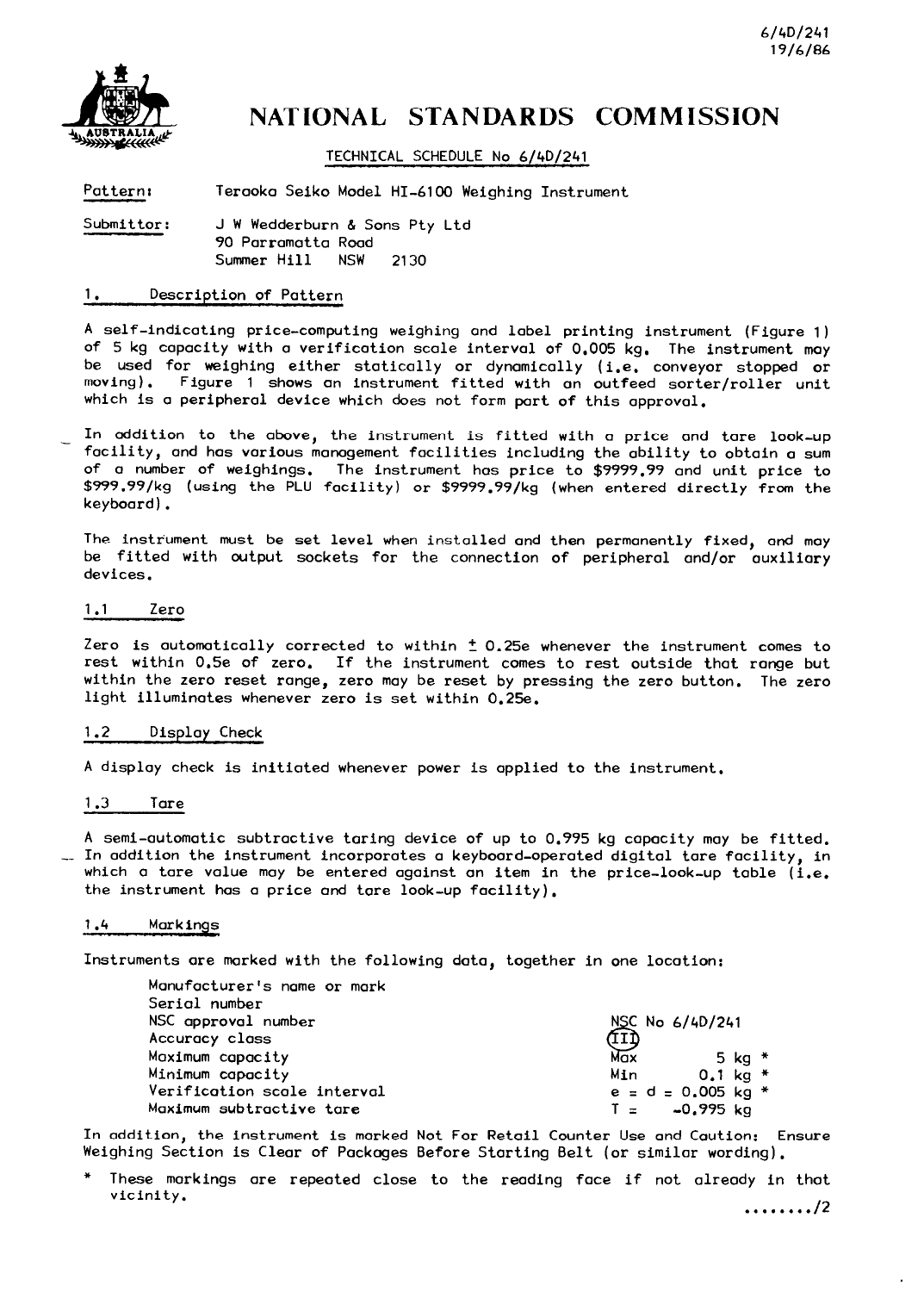# **1.5** Verification **Provision**

 $\ddot{\phantom{a}}$ 

**Provision** is **made for** o verification **mark** to **be** applied.

-

j.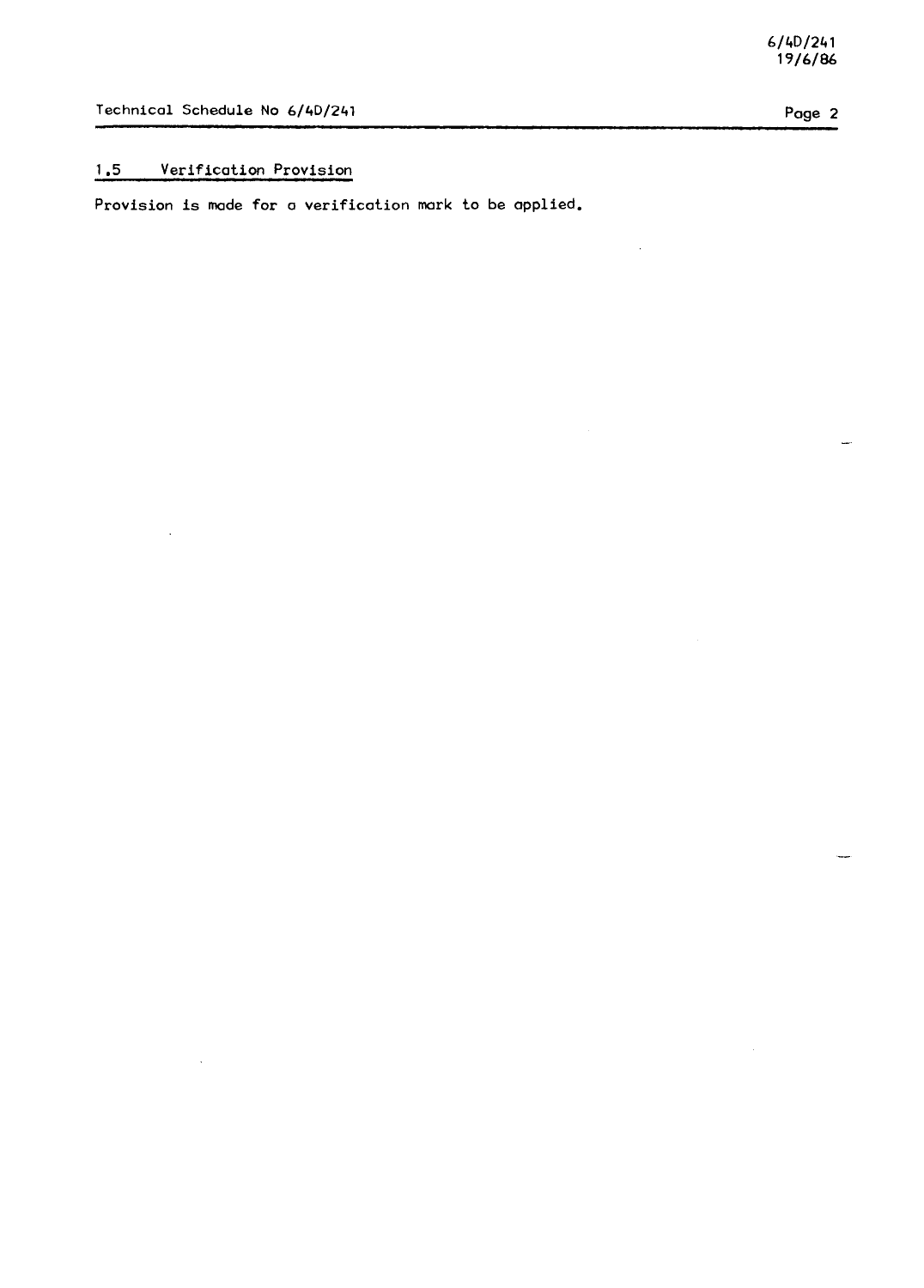# **TEST PROCEDURE No 6/4D/241**

All **lood applications** to **the** instrument should **be in** accordance **with the Commission's recommended testing** procedure for **the** elimination of rounding error os set **out in Document 104,** 

**The maximum** permissible errors are:

**2 0.5e for loads between 0 and 500e;**   $\frac{1}{2}$  1.0e for loads between 501e and 2000e; and **? 1.5e for loads above 2000e.** 

#### **1. Static Tests**

# 1 .I **Zero Test**

As **the** automatic &vice resets zero **when the** weighing **mechanism** is **in** equilibrium within **0.5e of zero, zero should be checked as described in Document 104, with a** load equal to, say, **10e on the** load receptor. **The** indications with **0.25e and 0.75e additionol** mass **on the** load receptor will **be 10e and lle respectively.** 

#### **1.2 Zero Range**

**The maximum ronge of operation of** the zero setting **device should not exceed 4% of the**  maximum Capacity (t 2% approximately). **With zero** balance indicated **apply** o load **of, say, 2.5% of maximum capacity to the instrument and press the** zero **button; the**  instrument **should not rezero.** 

#### **1.3 Load Test**

**Test** loods ore to **be** applied **to the instrument** in **not less than 5** approximotely **equal steps** increasing **to maximum** capacity, followed **by decreasing** loads **in not** less **thon 5**  approximately equal **steps** to zero load.

### **1.4 Range of Indication**

**The maximum mass indicated should not exceed the marked maximum capacity by more thon 10e; above this indicated mass** the indication **should be blonk** or **show non-numerical**  characters.

#### **1.5 Taring**

**A** tare should **not be able to be acquired above the marked tare capacity.** 

**The** semi-automatic tare **function** should **be** able to reset **the mass** indicator to zero **within 0.25e** ot **ony** load **within its** capacity. **This may be checked as described for Zero Test.** 

**When** semi-automatic **and** digital tare **are fitted together,** either:

- (a) **The** selection **of one** will automatically **cancel any** previously **entered** tare, or
- (b) **The** operation **of one** will **be** inhibited **once the** other **has been** selected.

# **2. Dynamic Load Test**

**As for the** static test, however particular **ottention should be paid to the test method described in Docunent 104 as methods involving the finding of a changeover point connot be** employed. **For the** opplicotion **of these** tests somple **packages may be required which should be adjusted** to **the** masses required **by Document 104.**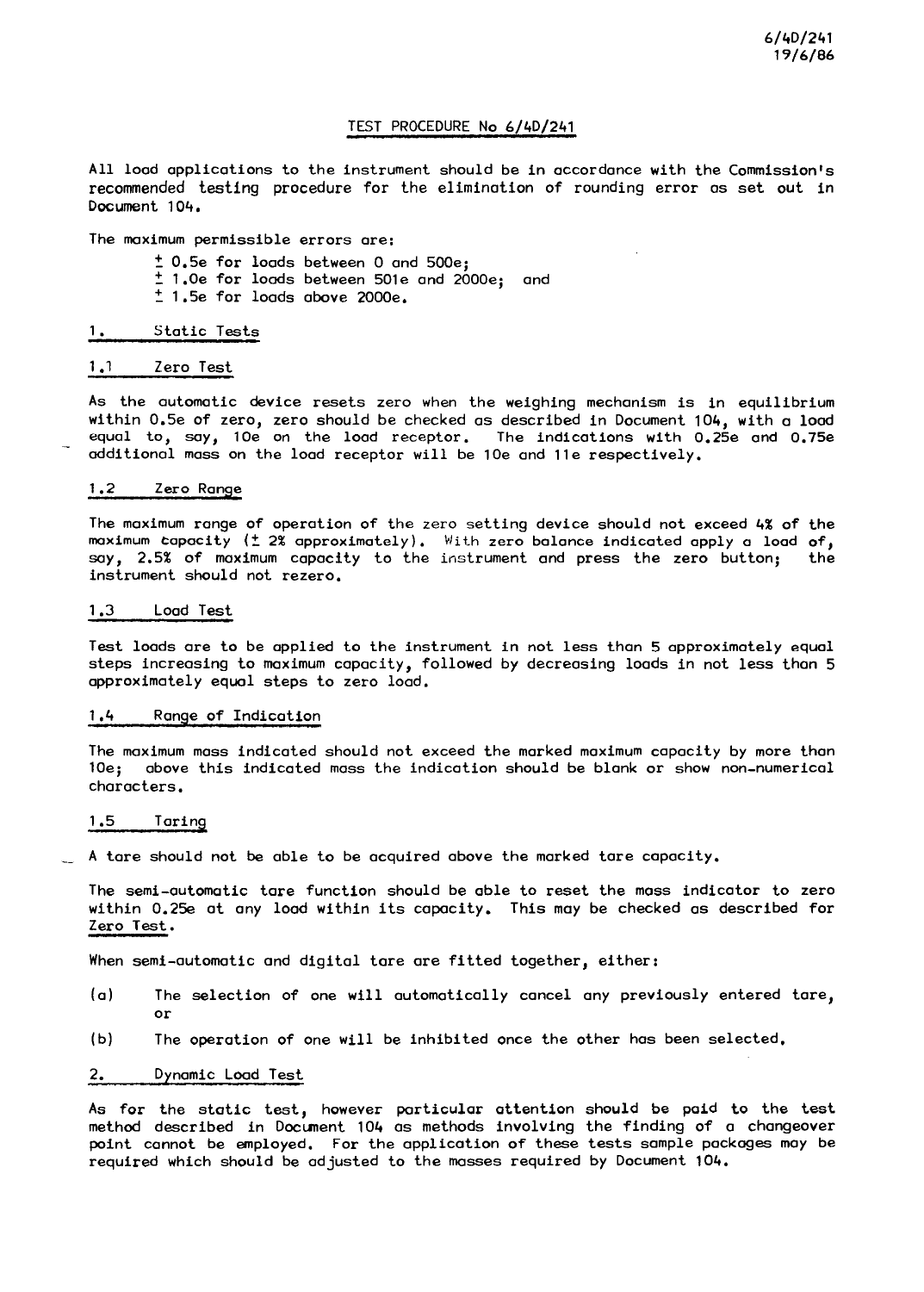

# NATIONAL STANDARDS COMMISSION

#### **TECHNICAL SCHEDULE No 6/4D/241**

#### **VARIATION No 1**

**Pattern: Teraoka Seiko Model HI-6100 Weighing Instrument** 

**Submittor: J W Wedderburn & Sons Pty Ltd 90 Parramatta Road Summer Hill NSW 2130** 

# **1. Description of Variants**

#### **1.1 Variant 1**

**Of 7.5 kg capacity with a verification scale interval of 0.005 kg.** 

#### **1.2 Variant 2**

**Of 2 kg capacity with a verification scale interval of 0.002 kg and known as a model HI-6200.** 

**The instrument may be fitted with a non-operational speed switch marked for high and low speeds. The instrument is only approved to operate at the low speed - approximately 0.5 metres per second.**